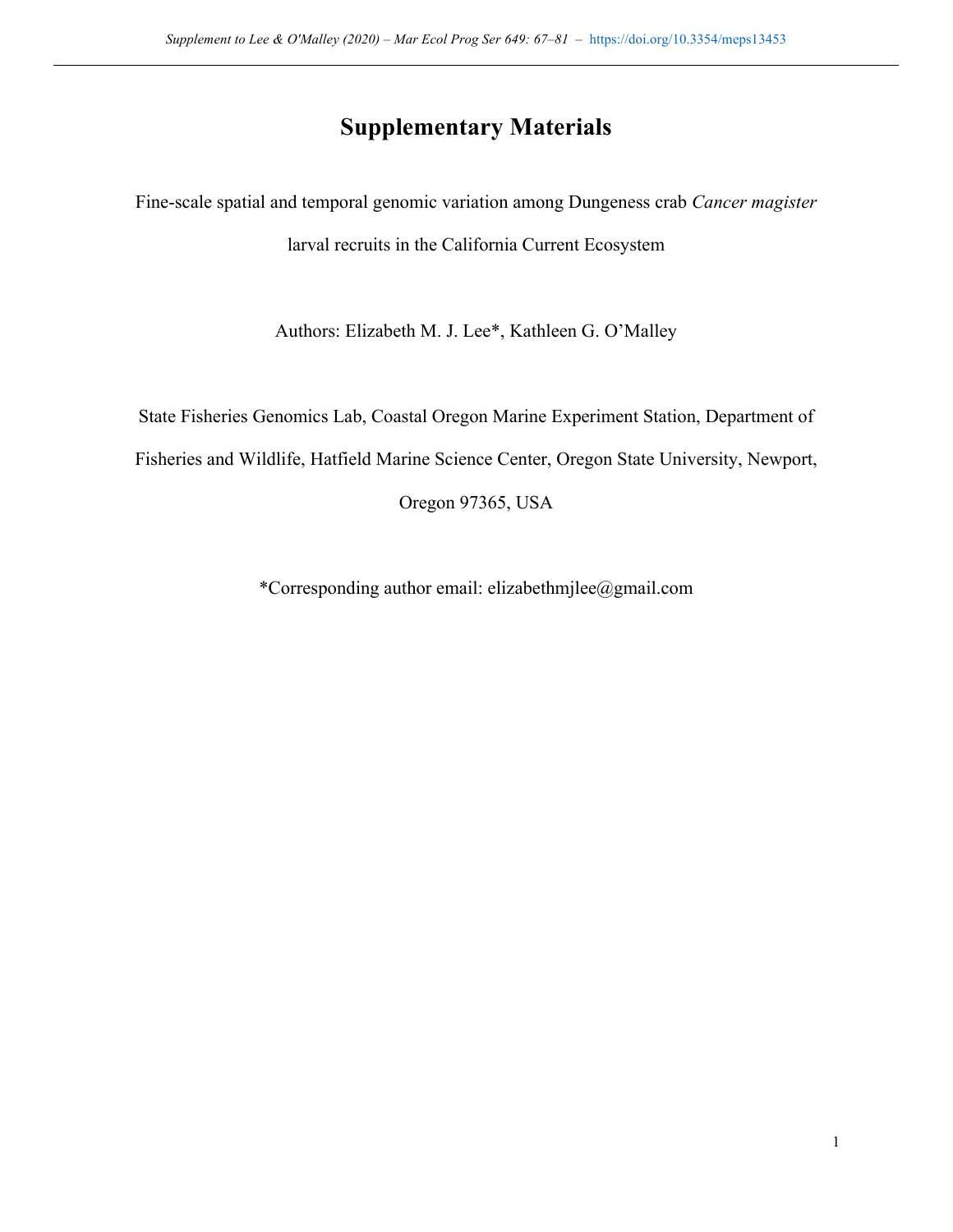#### **Text S1. Bioinformatic Methods**

#### *S1.1 Filtering and Demultiplexing Sequences*

The raw sequence reads from the Dungeness crab megalopae genotyping-by-sequencing (GBS) libraries were assessed and filtered for quality before downstream genetic analyses were conducted. First, the program 'fastqc' v. 0.11.3, (Andrews 2010) was used to assess the quality of the Illumina raw reads. Next, the program 'cutadapt' v. 1.5 (Martin 2011) was used to trim any Illumina primers from the reads. Then, the program 'kraken' v. 2.0.6-beta (Wood & Salzberg 2014) was used to identify and remove any reads that matched bacterial sequences in the standard 'kraken' database (NCBI RefSeq; O'Leary et al. 2015). Finally, the 'stacks' v. 2.2 (Catchen et al. 2011, Catchen et al. 2013) program 'process\_radtags' was implemented to demultiplex the paired-end (-P) reads for each sample based on the unique barcodes ( inline null) while filtering for quality. In filtering for quality with 'process radtags', sequences with an uncalled base were removed (-c), barcodes and restriction enzyme sites with one mismatch difference from a true barcode or a restriction enzyme site sequence were corrected ( r), and sequences with an average quality score below 20 within a sliding window of 15% of the read length were removed (-s 20, -w 0.15, -q).

#### *S1.2 Assembling and Filtering Loci*

Since there was no reference genome for the Dungeness crab at the time of the study, the 'stacks' v. 2.2 (Catchen et al. 2011, Catchen et al. 2013) 'denovo\_map.pl' pipeline was used to de novo assemble the filtered reads into putative loci (Rochette & Catchen 2017). The 'ustacks' program (-M 2, -m 4, -N 4) was first executed to identify putative loci within each sample. The 'cstacks' program was then executed to compare putative loci across all 2017 and 2018 megalopae and compile a catalogue of consensus loci. The 'sstacks' program was used to match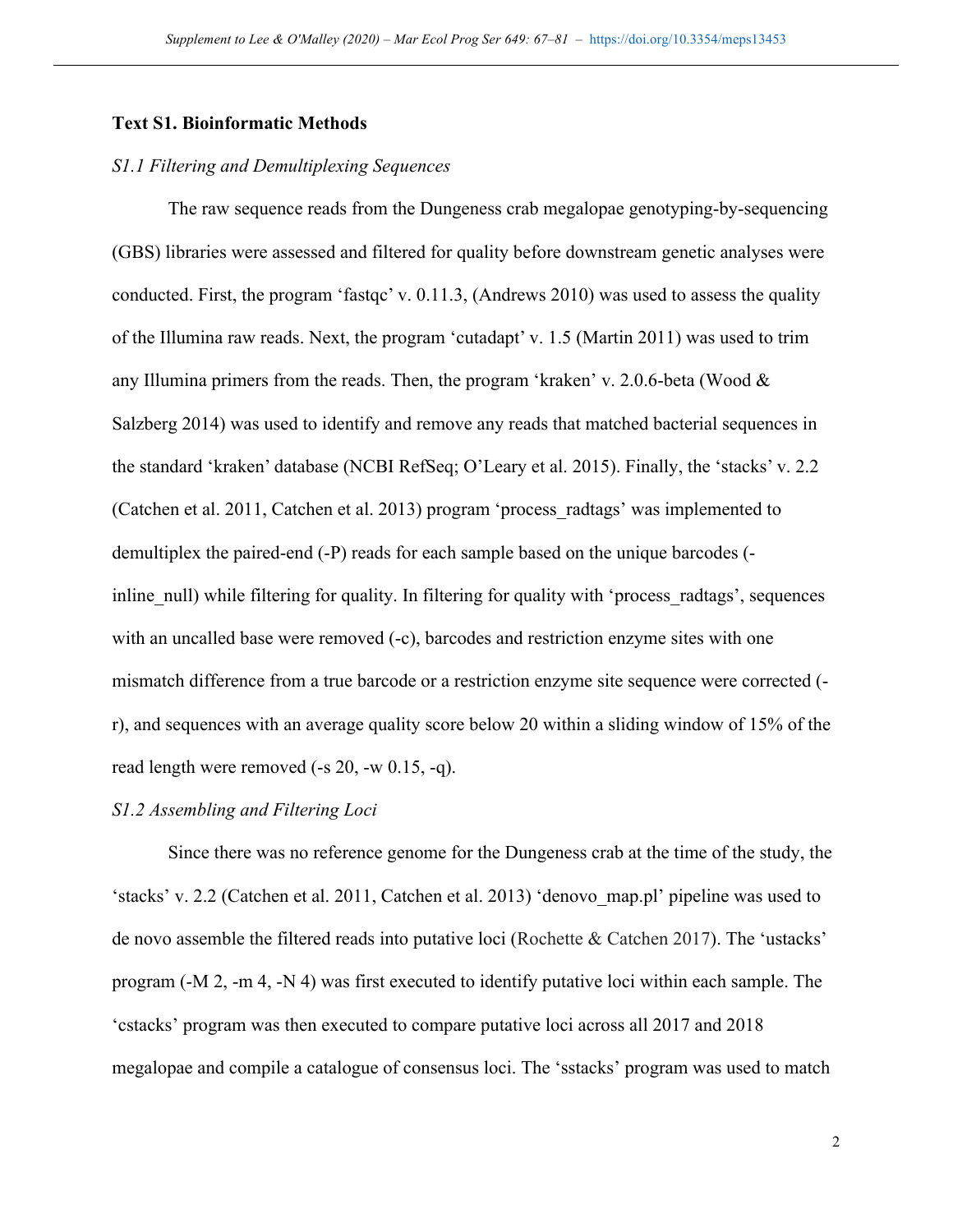the loci of each individual to all loci within the compiled catalogue of loci. Finally, the 'tsv2bam' program was used to transpose the loci data and the 'gstacks' program was used to assemble contigs and call single nucleotide polymorphisms (SNPs) within each locus.

## *S1.3 Identifying and Calling SNPs*

To test for intra- and inter- annual genetic differentiation across both sampling sites in 2017 and 2018, the 'stacks' program 'populations' was used to produce a curated set of high quality loci across all collection timepoints. Loci were retained if they were present within >70% of individuals ( $-$ r 0.7) from each collection timepoint ( $n=8$ ): both sites, both years, and both collection timepoints within each year (-p8). The SNPs retained had minor allele frequencies  $>0.05$  (--min maf 0.05) and only the first SNP of each locus was selected for use in downstream analyses to maintain independence (--write single snp). The program 'plink' v. 1.07 (Purcell et al. 2007) was used to determine if any loci were in linkage disequilibrium (LD;  $r^2 > 0.80$ ). The loci with a proportion of heterozygotes greater than 0.6 or an allele depth ratio deviation greater than  $\pm$ 5.0 were identified as putative paralogous sequence variants (PSVs; McKinney et al. 2017). Using the program 'vcftools' v. 0.1.13 (Danecek et al. 2011), loci with read depths less than 10 were identified and removed, and further loci were removed if they had a read depth mean or read depth standard deviation (SD) greater than 1.5 times the interquartile range above the upper quartile (i.e. outlier read depths). One locus from each pair of loci in LD, all loci identified as putative PSVs, and all loci with low or high read depths were compiled into a blacklist, and the 'stacks' program 'populations' was rerun to exclude the blacklisted loci. Individuals missing >25% of data across all loci were removed. The final set of polymorphic loci with corresponding single SNP genotypes were compiled with the 'populations' program and output as a variant call format (VCF) file.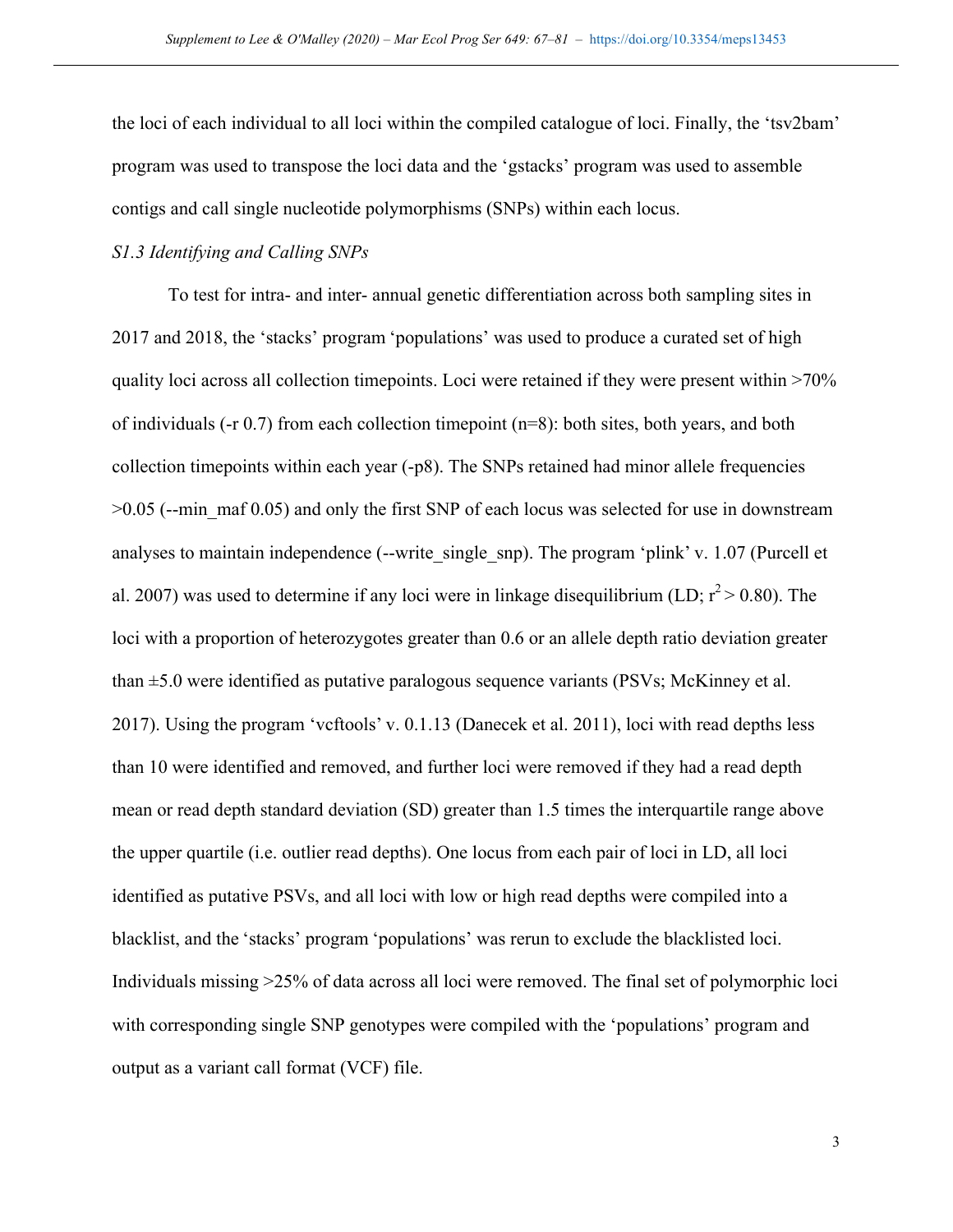#### **Text S2. Bioinformatic Results**

#### *S2.1 Filtering and Demultiplexing Sequences*

Sequencing the four GBS libraries containing 378 megalopae resulted in a mean of 375,329,320 (± 16,841,901 SD) read pairs per library. A mean of 240,520,948 (± 30,997,035 SD) read pairs remained after removing sequences that contained Illumina adapters (library inserts less than 150 bp) and a mean of  $227,282,896 \ (\pm 28,137,115 \ SD)$  read pairs remained after removing reads containing bacterial sequences. After demultiplexing and further filtering the raw reads with 'stacks' program 'process radtags', a mean of  $3,310,501$  ( $\pm$  921,916 SD) reads per megalopa were retained (Figure S1). Four individuals were removed due to poor sequencing. When the reads were assembled with 'stacks', a catalogue of 259,928 loci was formed. After filtering, 1,391 loci remained for analysis (Table S2). Three individuals were removed from the dataset due to >25% missing data. Overall, the dataset had a mean estimated heterozygote miscall rate of <10%.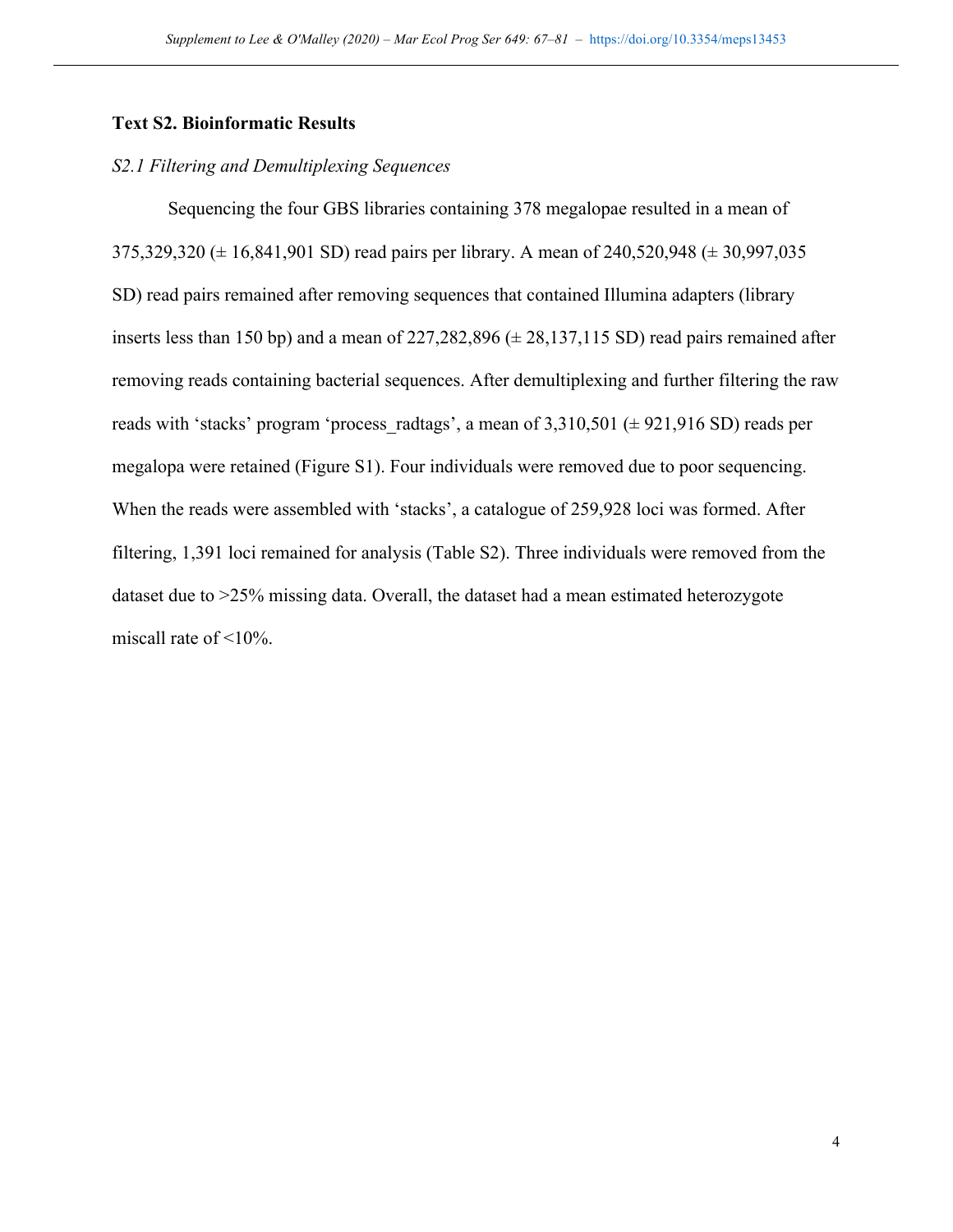## **Literature Cited**

- Andrews S (2010) FastQC: a quality control tool for high throughput sequence data. http://www.bioinformatics.babraham.ac.uk/projects/fastqc (accessed 1 Dec 2018)
- Catchen JM, Amores A, Hohenlohe P, Cresko W, Postlethwait JH (2011) Stacks: building and genotyping loci de novo from short-read sequences. G3 1:171-182
- Catchen J, Hohenlohe PA, Bassham S, Amores A, Cresko WA (2013) Stacks: an analysis tool set for population genomics. Mol Ecol 22:3124-3140
- Danecek P, Auton A, Abecasis G, Albers CA and others (2011) The variant call format and VCFtools. Bioinformatics 27:2156-2158
- Flanagan SP, Jones AG (2017) Constraints on the FST–hetero zygosity outlier approach. J Hered 108:561-573
- Foll M, Gaggiotti O (2008) A genome-scan method to identify selected loci appropriate for both dominant and codominant markers: a Bayesian perspective. Genetics 180:977-993
- Martin M (2011) Cutadapt removes adapter sequences from high-throughput sequencing reads. EMBnet.journal 17:10-12
- McKinney GJ, Waples RK, Seeb LW, Seeb JE (2017) Paralogs are revealed by proportion of heterozygotes and deviations in read ratios in genotyping by sequencing data from natural populations. Mol Ecol Resour 17:656-669
- Milligan BG (2003) Maximum-likelihood estimation of relatedness. Genetics 163: 1153-1167
- O'Leary NA, Wright MW, Brister JR, Ciufo S and others (2015) Reference sequence (RefSeq) database at NCBI: current status, taxonomic expansion, and functional annotation. Nucleic Acids Res 44:733-745
- Purcell S, Neale B, Todd-Brown K, Thomas L and others (2007) Plink: a tool set for whole-genome association and population-based linkage analyses. Am J Hum Genets 81:559-575
- Rochette NC, Catchen JM (2017) Deriving genotypes from RAD-seq short-read data using Stacks. Nat Protoc 12:2640
- Wang J (2011) Coancestry: a program for simulating, estimating and analysing relatedness and inbreeding coefficients. Mol Ecol Resour 11:141-145
- Whitlock MC, Lotterhos KE (2015) Reliable detection of loci responsible for local adaptation: inference of a null model through trimming the distribution of FST. Am Nat 186(Suppl 1): S24-S36
- Wood DE, Salzberg SL (2014) Kraken: ultrafast metagenomic sequence classification using exact alignments. Genome Biol 15:46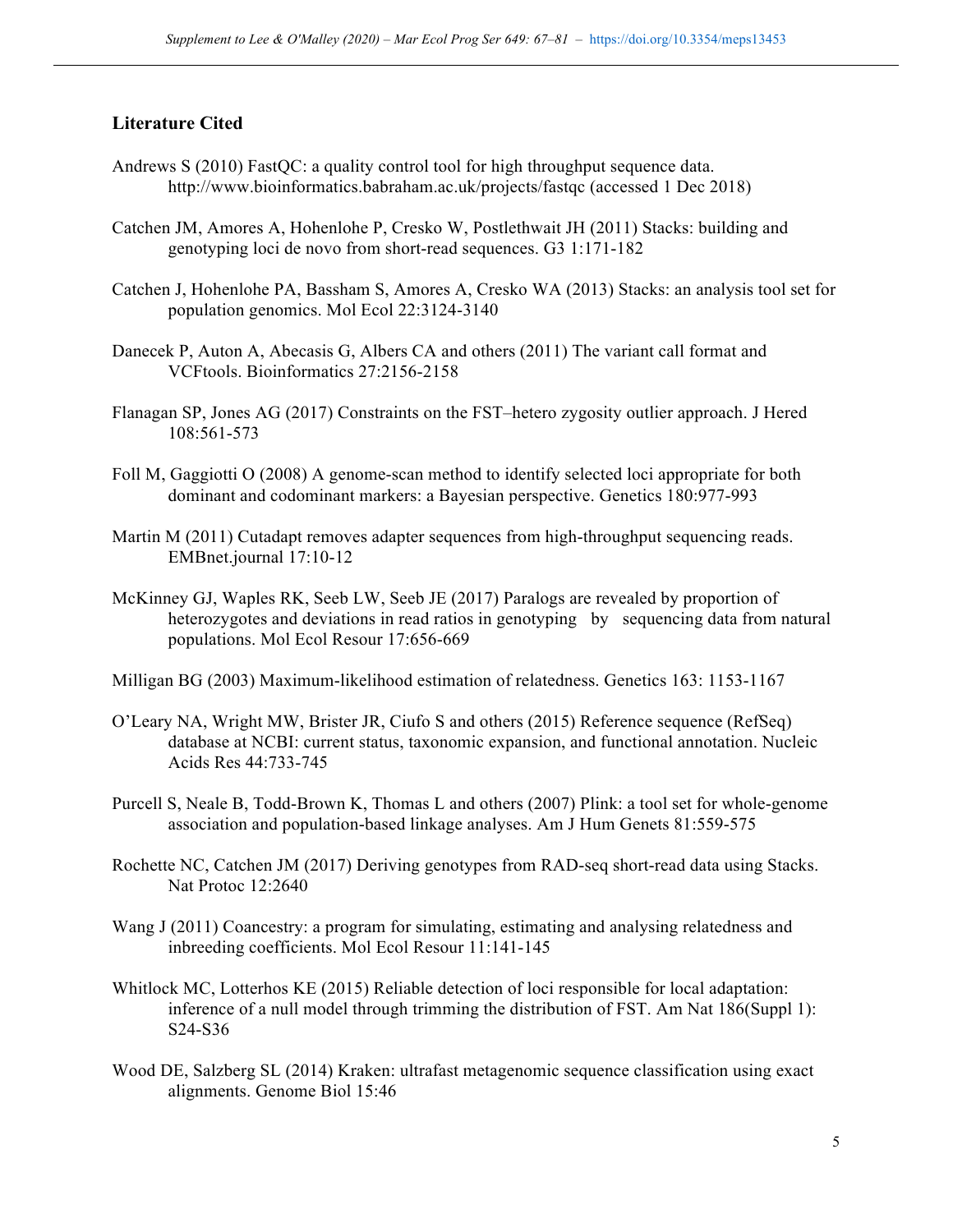



Figure S1. The number of sequence reads retained for each individual megalopa after demultiplexing and filtering sequence reads through 'stacks' v. 2.2 (Catchen et al. 2011, Catchen et al. 2013) 'process radtags' program. Collection timepoints are separated by color.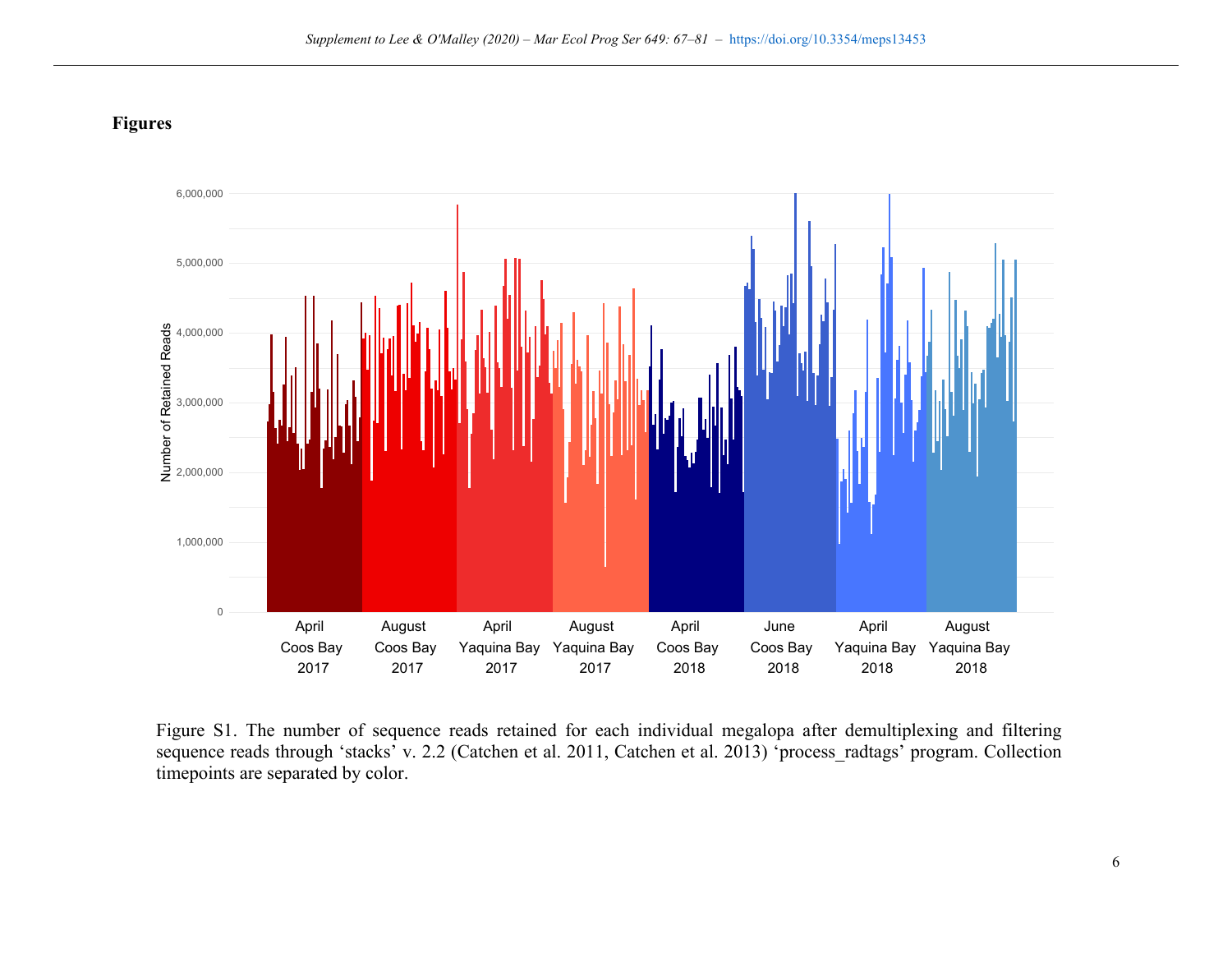

Discriminant function 1

Figure S2. Discriminate analysis of principal components (DAPC) for expected-season (blue) and late-season (red) megalopae recruits in 2017 and 2018 in Coos Bay, Oregon using both presumably neutral (1,389) and putatively adaptive (2) loci for principal components 1 through 10.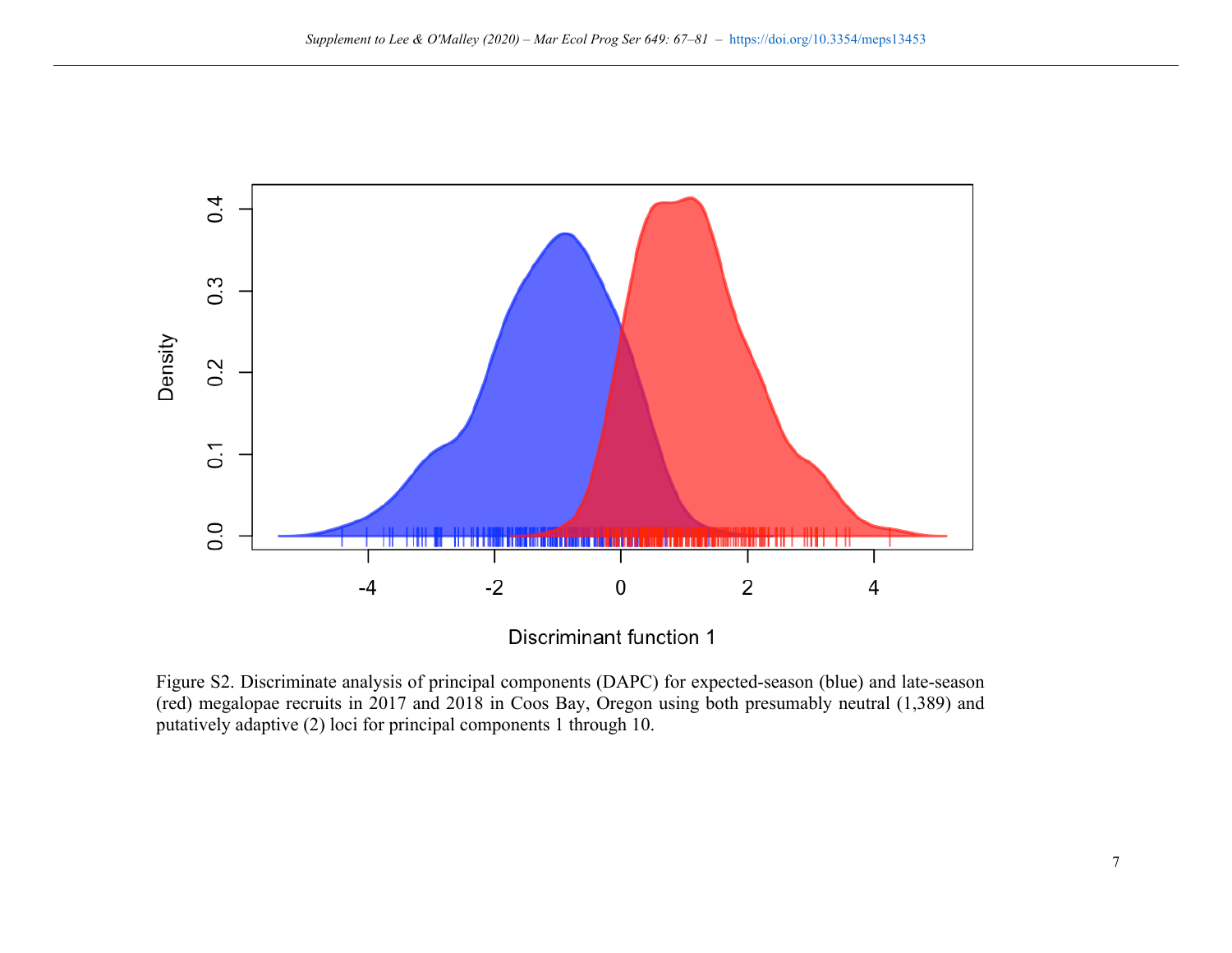# **Tables**

Table S1. Reported Pearson's correlation coefficient for each relatedness estimator tested with simulated Dungeness crab megalopae dyads and implemented in 'coancestry' v. 1.0.1.9 (Wang 2011) (1,000 dyads per 100 datasets). The Milligan (2003) relatedness estimator was chosen for the study.

| <b>Relatedness Estimator</b> | <b>Pearson's Correlation Coefficient</b> |
|------------------------------|------------------------------------------|
| Li et al. (1993)             | 0.960                                    |
| Lynch and Ritland (1999)     | 0.959                                    |
| Milligan $(2003)$            | 0.972                                    |
| Queller and Goodnight (1989) | 0.963                                    |
| <b>Ritland</b> (1996)        | 0.945                                    |
| Wang (2002)                  | 0.958                                    |
| Wang (2007)                  | 0.971                                    |

Table S2. The number of loci removed at each filtering step.

| <b>Filtering Step</b>                                          | <b>Number of Loci</b> |
|----------------------------------------------------------------|-----------------------|
| Original number of loci identified with 'stacks'               | 1,767                 |
| Removed based on linkage disequilibrium (LD)                   |                       |
| Removed based on presence of Paralogous Sequence Variant (PSV) | 340                   |
| Removed based on low read depth                                | 11                    |
| Removed based on high read depth                               | 25                    |
| Final number of retained loci**                                | 1,391                 |

*\*\*Mean read depth = 171*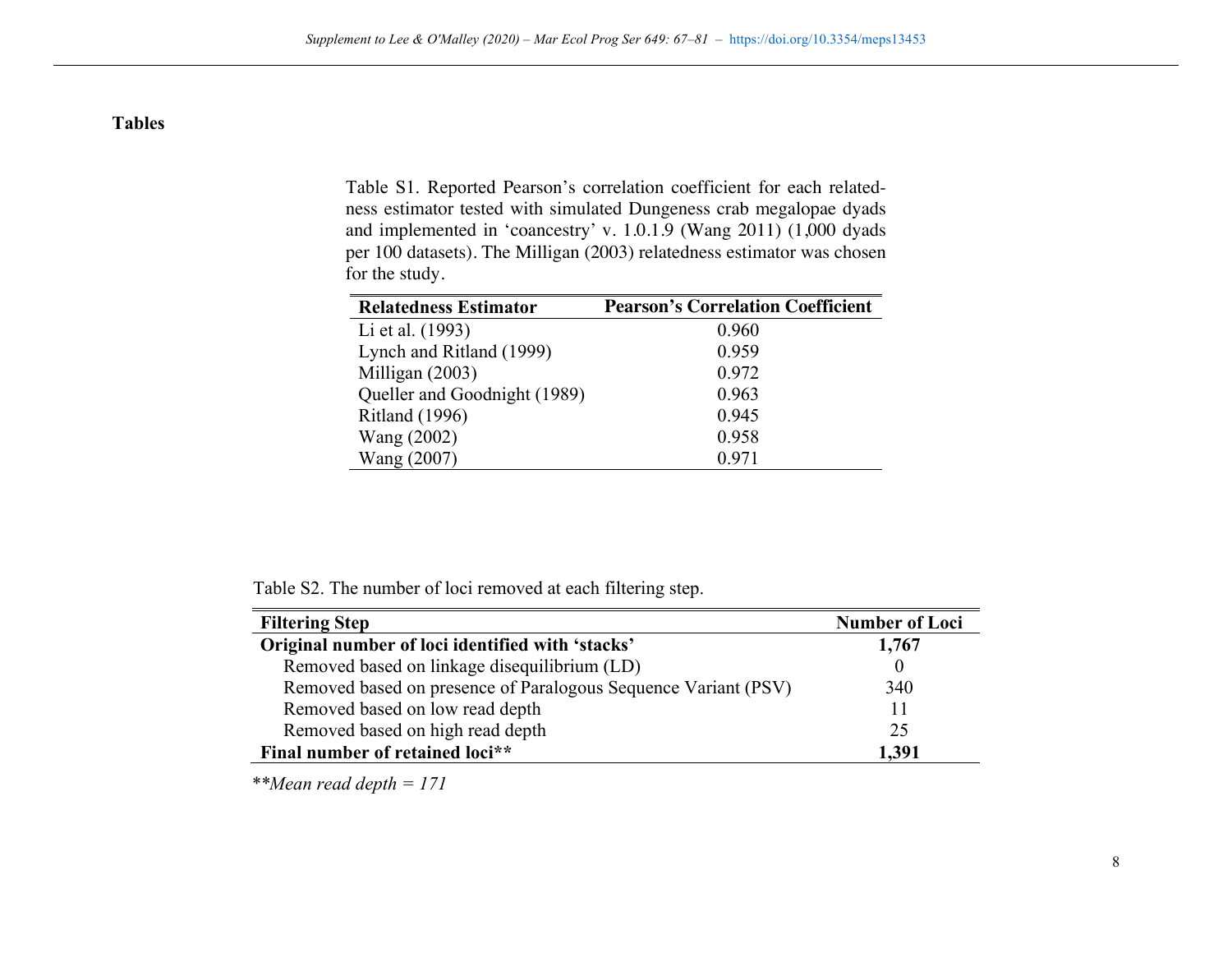|                                                       | Table S3. Reported number of the 1,391 loci identified through the STACKS assembly of sequence reads which deviated |  |  |  |  |  |  |  |  |  |  |  |  |
|-------------------------------------------------------|---------------------------------------------------------------------------------------------------------------------|--|--|--|--|--|--|--|--|--|--|--|--|
|                                                       | from Hardy-Weinberg proportions (HWP) within each collection time point. The number of loci with observed           |  |  |  |  |  |  |  |  |  |  |  |  |
| heterozygote (Het) deficiency or excess are reported. |                                                                                                                     |  |  |  |  |  |  |  |  |  |  |  |  |

| Year | <b>Site</b> | <b>Month</b> | <b>Recruitment Season</b> | $\mathbf n$ | <b>HWP Deviation</b> | # Het Deficiency | # Het Excess |
|------|-------------|--------------|---------------------------|-------------|----------------------|------------------|--------------|
| 2017 | Coos Bay    | April        | Expected                  | 47          | 57                   | 57               |              |
|      |             | August       | Late                      | 47          | 63                   | 63               |              |
|      | Yaquina Bay | April        | Expected                  | 48          | 82                   | 82               | U            |
|      |             | August       | Late                      | 48          | 90                   | 89               |              |
| 2018 | Coos Bay    | April        | Expected                  | 47          | 58                   | 58               |              |
|      |             | June         | Expected                  | 44          | 60                   | 60               |              |
|      | Yaquina Bay | April        | Expected                  | 45          | 54                   | 54               |              |
|      |             | August       | Late                      | 45          | 69                   | 69               |              |

Table S4. Number of putatively adaptive loci identified with three outlier detection programs: 'bayescan' v. 2.1 (Foll & Gaggiotti), 'outflank' v. 0.2 (Whitlock & Lotterhos 2015), and 'fsthet' v. 1.0.1 (Flanagan & Jones 2017).

|                                  | <b>Number of Loci</b> |
|----------------------------------|-----------------------|
| <b>Total Loci</b>                | 1,391                 |
| Loci identified by 'bayescan'    |                       |
| Loci identified by 'outflank'    | 21                    |
| Loci identified by 'fsthet'      | 41                    |
| Final putatively adaptive Loci** |                       |
| <b>Final Neutral Loci</b>        |                       |

*\*\*Loci identified by all three outlier detection programs*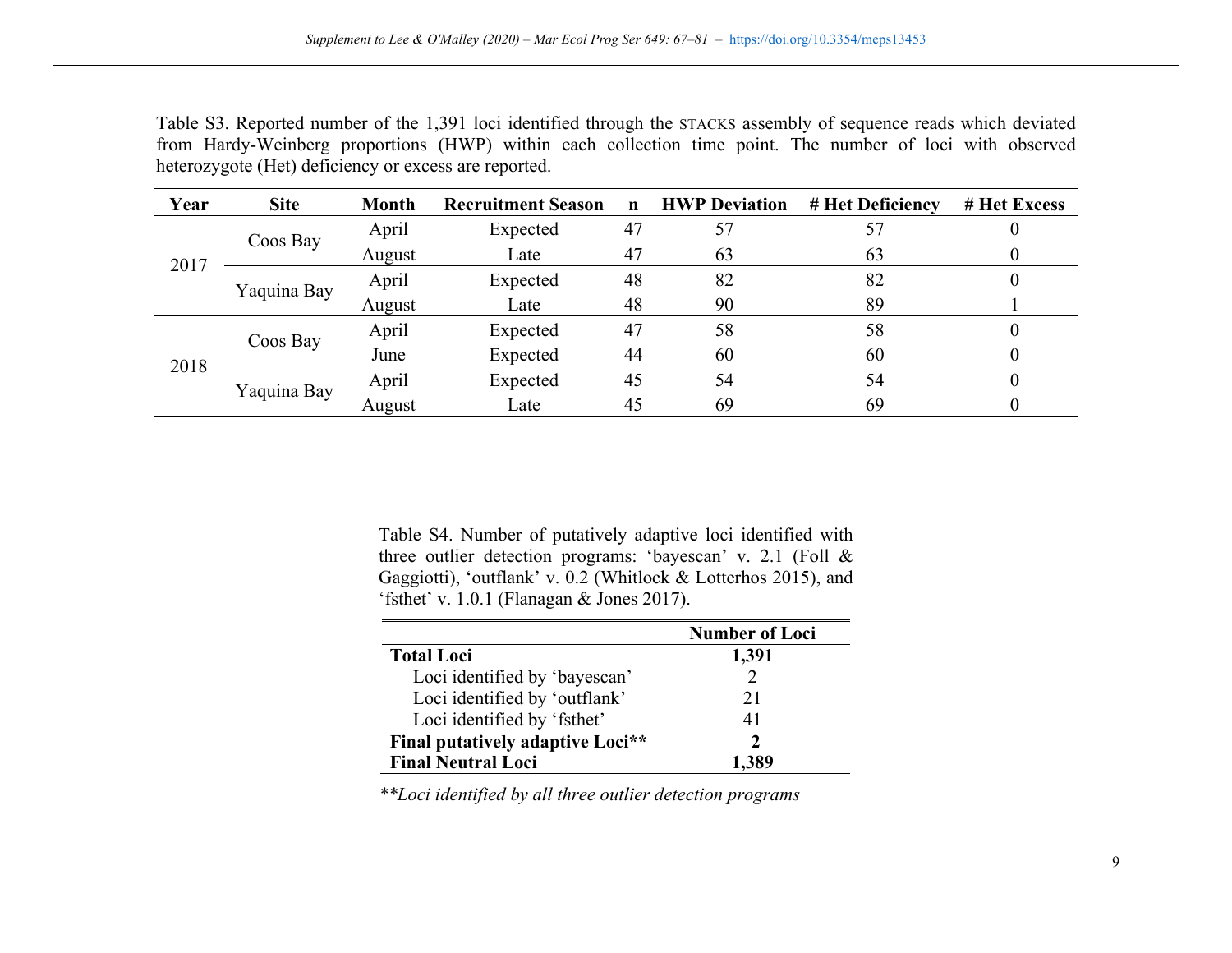Table S5. Consensus sequences of the two putatively adaptive loci identified by all three outlier detection programs ('bayescan', 'outflank', and 'fsthet').

#### **Outlier Loci Consensus Sequence**

- CLocus\_24 TGCAGGAAAAAAGAATAAAAAAAATTTTTTTTTTTCATGAGTCTTCATCCAATCCTTCTTCCAAACC ATTAATATCTGCTTGTGTTGCATGGTATTCTGTGCGCTGAAAATTGCTGTAATATACTAAGACTTGA ACCGCCGCTGGTACGTACTGTTGAAGGCNNNNNNNNTGAGGTTGGTAGTAGCCGTCAGCACCGTTC ATGTAGTCGGAATACTCGTAGGCGTGCGGCGGGTAGGACATGTTTGGATAGAAGCTCGGGTACCCT TGCTGCGTTGGGGAGAAGTAGTGAAGCATCTTGGAAATGCCATTGGGGACATCCGGAA
- CLocus\_3063 TGCAGGACTTTCGCGGCCACACCTGAAAGCAGCACGCAACACACTGGTCCAAAATATCCCTACCTT TCGACCTTCAACTTTATCTTTCCTCAACCTCGATTCTTGGTAGTGGAAGGTCATCTAGCCTGGGAAT AAAGGATTGTTTNNNATTGTCAGTTTTCTTTGACATTGGTTTACGGCAAGGCTCTCAACTCTTATAA GGTGTTCGTCGACGTCTATGCTTTTGGAGTACCCG